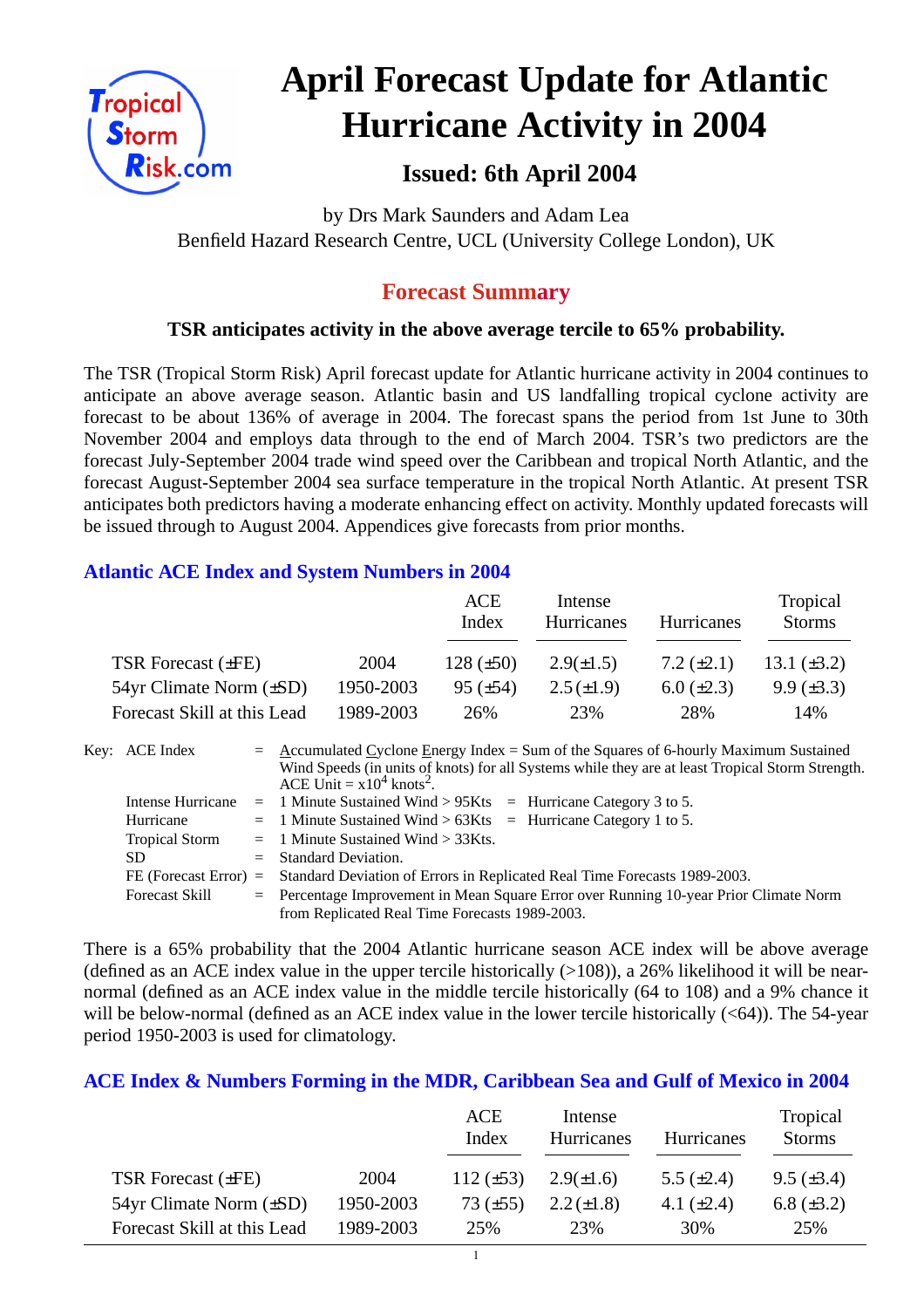The Atlantic hurricane Main Development Region (MDR) is the region  $10^{\circ}N - 20^{\circ}N$ ,  $20^{\circ}W - 60^{\circ}W$ between the Cape Verde Islands and the Caribbean Lesser Antilles. A storm is defined as having formed within this region if it reached at least tropical depression status while in the area.

There is a 72% probability that in 2004 the MDR, Caribbean Sea and Gulf of Mexico ACE index will be above average (defined as an ACE index value in the upper tercile historically  $(>79)$ ), a 21% likelihood it will be near-normal (defined as an ACE index value in the middle tercile historically (33 to 79) and a 7% chance it will be below-normal (defined as an ACE index value in the lower tercile historically (<33)). The 54-year period 1950-2003 is used for climatology.

#### **USA Landfalling ACE Index and Numbers in 2004**

|                             |           | ACE                                                                                                                                                                                                                                               |                   | Tropical        |
|-----------------------------|-----------|---------------------------------------------------------------------------------------------------------------------------------------------------------------------------------------------------------------------------------------------------|-------------------|-----------------|
|                             |           | Index                                                                                                                                                                                                                                             | Hurricanes        | <b>Storms</b>   |
| TSR Forecast $(\pm FE)$     | 2004      | $3.0 (\pm 1.3)$                                                                                                                                                                                                                                   | $1.8 (\pm 1.0)$   | 3.9 $(\pm 1.7)$ |
| Average $(\pm SD)$          | 1950-2003 | $2.2 \ (\pm 2.0)$                                                                                                                                                                                                                                 | $1.4 \ (\pm 1.2)$ | $3.0 (\pm 1.9)$ |
| Forecast Skill at this Lead | 1989-2003 | 31%                                                                                                                                                                                                                                               | 24%               | 15%             |
| Key: ACE Index              |           | $=$ Accumulated Cyclone Energy Index = Sum of the Squares of hourly Maximum<br>Sustained Wind Speeds (in units of knots) for all Systems while they are at least<br>Tropical Storm Strength and over the USA Mainland (reduced by a factor of 6). |                   |                 |

ACE Unit =  $x10^4$  knots<sup>2</sup>. Landfall Strike Category = Maximum 1 Minute Sustained Wind of Storm Coming Within 30km of Land. USA Mainland  $=$  Brownsville (Texas) to Maine.

USA landfalling intense hurricanes are not forecast since we have no skill at any lead.

There is a 67% probability that in 2004 the USA landfalling ACE index will be above average (defined as a USA ACE index value in the upper tercile historically (>2.40)), a 27% likelihood it will be near-normal (defined as a USA ACE index value in the middle tercile historically (0.90 to 2.40) and a 6% chance it will be below-normal (defined as a USA ACE index value in the lower tercile historically  $(<0.90$ )). The 54-year period 1950-2003 is used for climatology.

#### **Caribbean Lesser Antilles Landfalling Numbers in 2004**

|                                |                                                                             | <b>ACE</b>                                                                                                                                                                                                                            | Intense           |                   | Tropical        |
|--------------------------------|-----------------------------------------------------------------------------|---------------------------------------------------------------------------------------------------------------------------------------------------------------------------------------------------------------------------------------|-------------------|-------------------|-----------------|
|                                |                                                                             | Index                                                                                                                                                                                                                                 | <b>Hurricanes</b> | <b>Hurricanes</b> | <b>Storms</b>   |
| <b>TSR Forecast (±FE)</b>      | 2004                                                                        | $2.3 (\pm 2.6)$                                                                                                                                                                                                                       | $0.4~(\pm 0.4)$   | $0.7 (\pm 0.7)$   | $1.6(\pm 1.1)$  |
| $54yr$ Climate Norm $(\pm SD)$ | 1950-2003                                                                   | $1.4 (\pm 2.1)$                                                                                                                                                                                                                       | $0.2 \ (\pm 0.5)$ | $0.4~(\pm 0.7)$   | 1.1 $(\pm 1.0)$ |
| Forecast Skill at this Lead    | 1989-2003                                                                   | 6%                                                                                                                                                                                                                                    | 17%               | 24%               | 6%              |
| Key: ACE Index                 | $=$ Accumulated Cyclone Energy Index = Sum of the Squares of hourly Maximum | Sustained Wind Speeds (in units of knots) for all Systems while they are at least<br>Tropical Storm Strength and within the boxed region (10°N-18°N,60°W-63°W)<br>(reduced by a factor of 6). ACE Unit = $x10^4$ knots <sup>2</sup> . |                   |                   |                 |
| Landfall Strike Category       | $=$ Maximum 1 Minute Sustained Wind of Storm Coming Within 30km of Land.    |                                                                                                                                                                                                                                       |                   |                   |                 |
| <b>Lesser Antilles</b>         | $=$ Island Arc from Anguilla to Trinidad Inclusive.                         |                                                                                                                                                                                                                                       |                   |                   |                 |

#### **Key Predictors for 2004**

The key factors behind the TSR forecast for an above-average hurricane season in 2004 are the anticipated moderate enhancing effect of July-September forecast trade winds at 925mb height over the Caribbean Sea and tropical North Atlantic region  $(7.5^{\circ}N - 17.5^{\circ}N, 30^{\circ}W - 100^{\circ}W)$ , and of August-September forecast sea surface temperature for the Atlantic MDR  $(10^{\circ}N - 20^{\circ}N, 20^{\circ}W - 60^{\circ}W)$ . The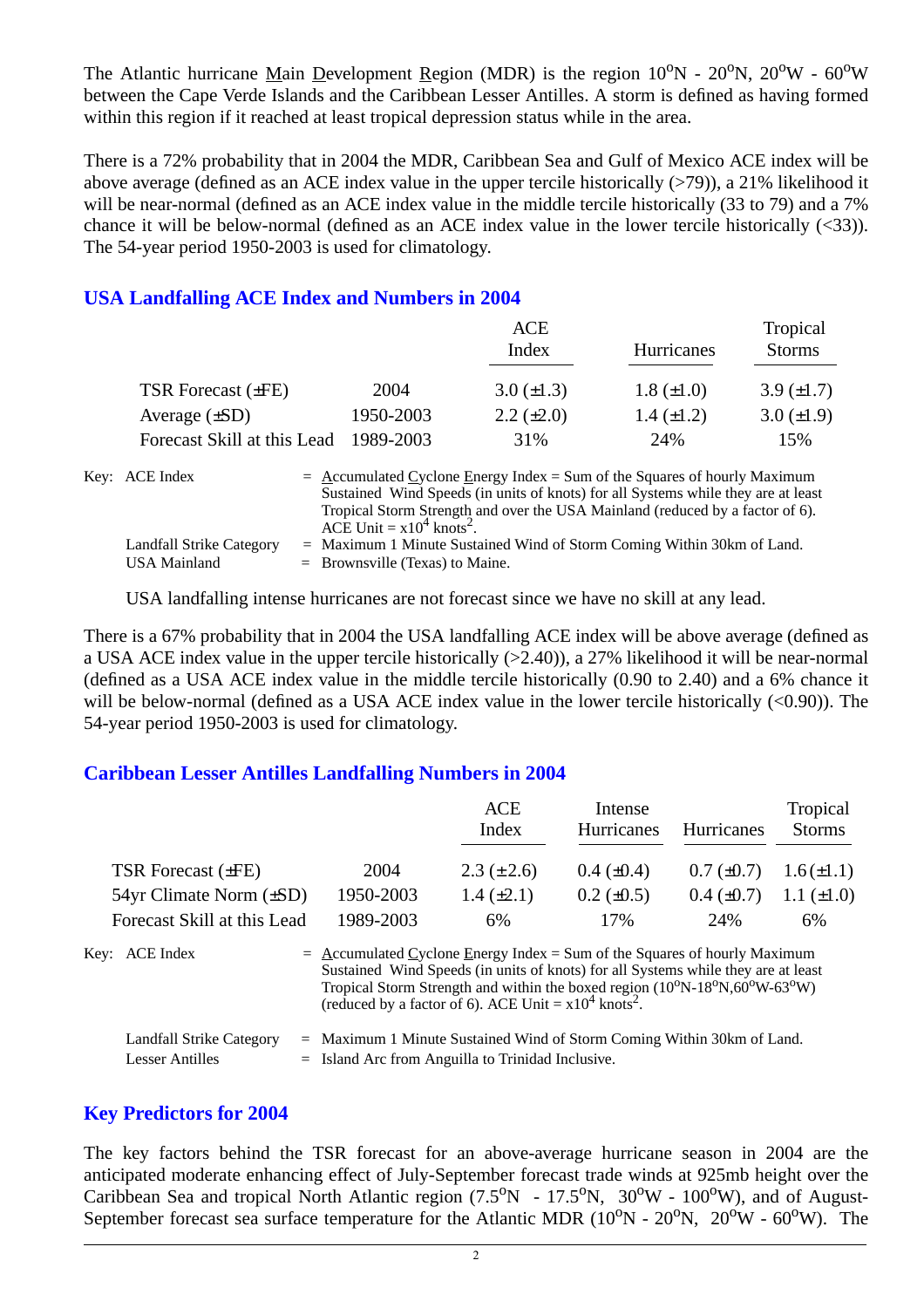current forecast anomalies (1974-2003 climatology) for these predictors are  $0.48\pm0.72$  ms<sup>-1</sup> (up from last month's value of  $0.39\pm0.78$  ms<sup>-1</sup>) and  $0.17\pm0.27$ °C (similar to last month's value of  $0.16\pm0.25$ °C) respectively. The corresponding forecast skills for these predictors at this lead are 29% and 23%.

## **Further Information and Next Forecast**

Further information on the TSR forecast methodology, the TSR replicated real-time hindcast skill as a function of lead time, and on TSR in general, may be obtained either from the TSR web site (*http:// tropicalstormrisk.com*) or from the 'Extended Range Forecast for Atlantic Hurricane Activity in 2002' document issued on the 23rd November 2001. The next TSR monthly forecast update for the 2004 Atlantic hurricane season will be issued on the 10th May 2004.

## **Appendix - Predictions from Previous Months**

| <b>Atlantic ACE Index and System Numbers 2004</b> |            |                     |                                    |                   |                              |  |  |
|---------------------------------------------------|------------|---------------------|------------------------------------|-------------------|------------------------------|--|--|
|                                                   |            | <b>ACE</b><br>Index | Named<br>Tropical<br><b>Storms</b> | Hurricanes        | Intense<br><b>Hurricanes</b> |  |  |
| Average Number $(\pm SD)$ (1950-2003)             |            | $95 (\pm 54)$       | $9.9 \ (\pm 3.3)$                  | $6.0 \ (\pm 2.3)$ | $2.5 \ (\pm 1.9)$            |  |  |
|                                                   | 6 Apr 2004 | $128 (\pm 50)$      | 13.1 $(\pm 3.2)$                   | 7.2 $(\pm 2.1)$   | $2.9 \ (\pm 1.5)$            |  |  |
|                                                   | 5 Mar 2004 | $122 (\pm 53)$      | $12.8 (\pm 3.6)$                   | $7.0 (\pm 2.4)$   | $2.8 (\pm 1.5)$              |  |  |
| <b>TSR Forecasts (±FE)</b>                        | 5 Feb 2004 | 139 $(\pm 53)$      | $13.7 (\pm 3.5)$                   | 7.6 $(\pm 2.4)$   | 3.1 $(\pm 1.5)$              |  |  |
|                                                   | 6 Jan 2004 | 132 $(\pm 59)$      | $13.3 \ (\pm 3.9)$                 | 7.2 $(\pm 2.6)$   | $2.9 \ (\pm 1.6)$            |  |  |
|                                                   | 5 Dec 2003 | 132 $(\pm 59)$      | $13.0 (\pm 4.0)$                   | $7.2 (\pm 2.7)$   | $2.9 \ (\pm 1.6)$            |  |  |
| <b>Gray Forecast</b>                              | 2 Apr 2004 |                     | 14                                 | 8                 | 3                            |  |  |
|                                                   | 5 Dec 2003 |                     | 13                                 | 7                 | 3                            |  |  |

#### **1. Atlantic ACE Index and System Numbers**

#### **2. MDR, Caribbean Sea and Gulf of Mexico ACE Index and Numbers**

| <b>MDR, Caribbean Sea and Gulf of Mexico ACE Index and Numbers 2004</b> |            |                     |                                    |                   |                              |  |  |  |
|-------------------------------------------------------------------------|------------|---------------------|------------------------------------|-------------------|------------------------------|--|--|--|
|                                                                         |            | <b>ACE</b><br>Index | Named<br>Tropical<br><b>Storms</b> | <b>Hurricanes</b> | Intense<br><b>Hurricanes</b> |  |  |  |
| Average Number $(\pm SD)$ (1950-2003)                                   |            | $73 (\pm 55)$       | $6.8 (\pm 3.1)$                    | 4.1 $(\pm 2.4)$   | $2.2 \ (\pm 1.8)$            |  |  |  |
| <b>TSR Forecasts (±FE)</b>                                              | 6 Apr 2004 | $112 (\pm 53)$      | $9.5 (\pm 3.4)$                    | 5.5 $(\pm 2.4)$   | $2.9 \ (\pm 1.6)$            |  |  |  |
|                                                                         | 5 Mar 2004 | $106 (\pm 57)$      | $9.2 (\pm 3.9)$                    | 5.3 $(\pm 2.6)$   | $2.8 (\pm 1.6)$              |  |  |  |
|                                                                         | 5 Feb 2004 | $123 (\pm 57)$      | 10.1 $(\pm 3.8)$                   | 5.9 $(\pm 2.6)$   | 3.1 $(\pm 1.6)$              |  |  |  |
|                                                                         | 6 Jan 2004 | 115 $(\pm 62)$      | $9.7 (\pm 4.1)$                    | 5.5 $(\pm 2.8)$   | $2.9 \ (\pm 1.7)$            |  |  |  |
|                                                                         | 5 Dec 2003 | 115 $(\pm 63)$      | $9.5 (\pm 4.2)$                    | 5.5 $(\pm 2.8)$   | $2.9 \ (\pm 1.7)$            |  |  |  |